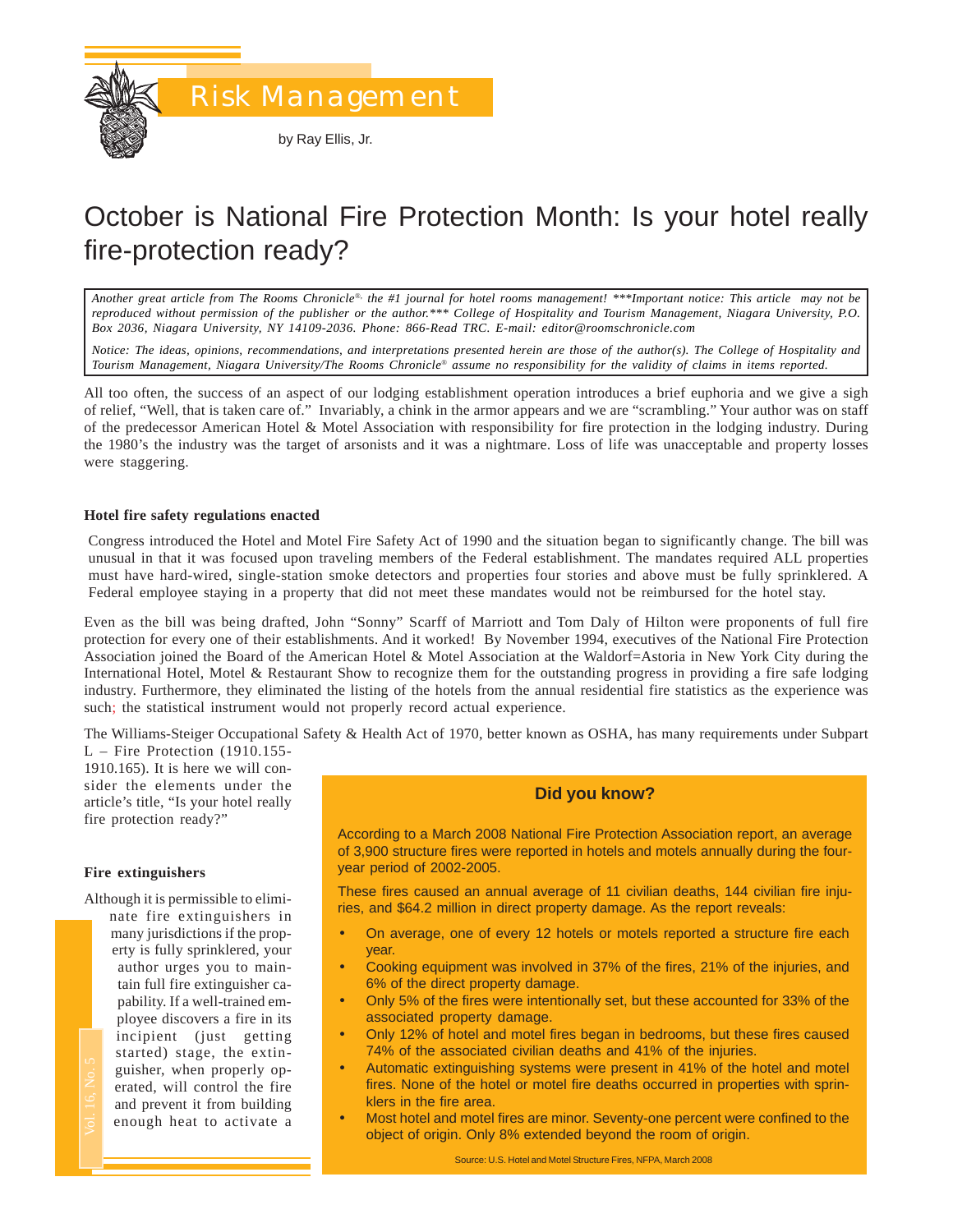sprinkler head with resultant water damage, in addition to the fire damage, before being automatically extinguished. Are there an adequate number of extinguishers installed throughout the building? Are they visible and readily accessible? Are a major portion of the units all-purpose? ABC units will help fight Class A (wood, paper, cloth, etc.), Class B (flammable liquids. gases oils, grease), and Class C (electrical) fires. For food service operations, a Class K (wet chemical) unit with an extension arm for penetrating deep fat fryer fires should be available.

Are ALL employees trained in proper use of an extinguisher? Are the units on current service date? Have the canisters been provided a hydrostatic test within five years for other than dry chemical which has an 8-year limit? Does the hotel strictly adhere to a fully charged extinguisher requirement? Unfortunately, but understandably, an employee may give a brief discharge of foam or dry chemical to extinguish a surface or pan fire to avoid

| Ten Deadliest U.S. Hotel Fires of All Time*<br>(Excluding Residential Hotels) |               |                            |               |               |  |  |  |
|-------------------------------------------------------------------------------|---------------|----------------------------|---------------|---------------|--|--|--|
| Rank                                                                          | City          | <b>Hotel</b>               | <b>Date</b>   | <b>Deaths</b> |  |  |  |
| $\overline{1}$                                                                | Atlanta, GA   | <b>Winecoff Hotel</b>      | December 1946 | 119           |  |  |  |
| $\mathbb{Z}$                                                                  | Las Vegas, NV | <b>MGM Grand Hotel</b>     | November 1980 | 85            |  |  |  |
| -3                                                                            | Milwaukee, WI | <b>Newhall House Hotel</b> | January 1983  | 71            |  |  |  |

| -2             | Las Vegas, NV | <b>MGM Grand Hotel</b>                                                                                                                                                                              | November 1980    | 85     |
|----------------|---------------|-----------------------------------------------------------------------------------------------------------------------------------------------------------------------------------------------------|------------------|--------|
| 3              | Milwaukee, WI | <b>Newhall House Hotel</b>                                                                                                                                                                          | January 1983     | 71     |
| $\overline{4}$ | Chicago, IL   | LaSalle Hotel                                                                                                                                                                                       | <b>June 1946</b> | 61     |
| 5              | Houston, TX   | <b>Gulf Motel</b>                                                                                                                                                                                   | September 1943   | 54     |
| 6              | New York, NY  | <b>Windsor Hotel</b>                                                                                                                                                                                | March 1899       | $**45$ |
| $\overline{7}$ | Atlanta, GA   | <b>Terminal Hotel</b>                                                                                                                                                                               | May 1938         | 35     |
| -8             | Lansing, MI   | <b>Kerns Hotel</b>                                                                                                                                                                                  | December 1934    | 32     |
| 9              | St. Louis, MO | <b>Pacific Hotel</b>                                                                                                                                                                                | February 1858    | 32     |
| 10             | Chicago, IL   | <b>Barton Hotel</b>                                                                                                                                                                                 | February 1955    | 29     |
|                |               | * Excludes the San Juan, Puerto Rico Dupont Plaza Hotel fire in December 1986 that killed 97 people.<br>** Reported deaths vary from 33 to 92 by source, an unusually large degree of disagreement. |                  |        |
|                |               | Source: NFPA's archive files, The 1984 Fire Almanac and NFPA's Fire Incident Data Organization database.                                                                                            |                  |        |

"dumping" a hood system over ranges/stoves. A partial discharge compromises the canister extinguisher unit. If that canister was needed in a major surface flare-up, it may be inoperative and the hood extinguisher will resultantly activate. A canister with partially used content must be re-serviced and never returned to position for another partial use.

#### **Smoke detector systems**

Many organizations have moved beyond the hard-wired single station smoke detection system to a fully annunciated system wherein a control panel gives instantaneous indication of activation of a sensor so immediate response may be provided. Whatever the level of sophistication of the hotel's sensor system, be sure all units are on a regular cleaning and maintenance schedule. This will avoid false alarms or failure when a sensor reaction is needed.

Enhancements to the smoke sensors have been significant. There are two types of smoke alarms in general use throughout the lodging industry. The ionization type smoke sensor tends to respond faster to a flaming fire. On the other hand, the photoelectric type of alarm responds more quickly to smoke produced by a smoldering fire. Dual sensor smoke alarms have been developed and they include both the ionization and photoelectric capabilities in the single unit. In new or replacement initiatives, the dual sensor should be seriously considered.

# **Fire sprinklers**

The most effective fire protection is the automatic fire extinguishment system **–** sprinklers. Maintenance and security of the system are critical. This involves intake piping, storage tanks, pumps, valves, controls, locks, flow alarms, standpipe and hose systems, risers, horizontal lines, sprinkler heads and sprinkler head reserves. Sprinkler heads MUST be on a regular and continuing basis. The heads must be free of lint, dust, grease, paint or any other substance that could impede immediate reaction of the sprinkler head under fire conditions. On a 24/7 basis have at least one staff member who knows where the shutoff valve is for a sprinkler line, floor by floor. However, REMEMBER if a sprinkler activates ONLY THE FIRE AU-THORITY MAY TURN IT OFF!

# **A FIRE-PROTECTION READINESS STATUS REPORT**

- 1. Are all fire extinguishers in place, easily visible and readily available?
- 2. Is the unit fully charged and are dates for service and hydrostatic testing appropriate?
- 3. Have ALL employees been provided "hands-on" training in the use of the extinguishers? Do they know the proper unit to use according to class of fire, and when to withdraw and close the door in a fire "first aid" effort? *Pull the alarm* should have been the first thing done. We want no dead heroes.
- 4. Do all employees adhere to the need to report use of partial contents of an extinguisher so it can be serviced? Does Engineering have a replacement unit while the other is being serviced?
- 5. Are ALL smoke sensors on a regular maintenance and cleaning schedule?
- 6. If on an annunciated system, is there a response protocol that denies entry if the door surface or door knob or lever is hot? (This should not occur in a fully sprinklered property as the sprinkler would have activated and extinguished the fire.)
- 7. Are all sprinkler heads on a regular and continuing maintenance check-up?
- 8. Is there an adequate supply of replacement sprinklers, by type, on hand?
- 9. What is protocol when the flow alarm sounds? In addition to Engineering, do the M.O.D and other staff know to recognize the alarm and react?
- 10. On a 24/7 basis are the M.O.D. and other staff persons aware of emergency shut-off positions throughout the property and the need to ALWAYS IMMEDIATELY CALL THE FIRE DEPARTMENT IN ANY FIRE SYS-TEM OR ALARM EMERGENCY?